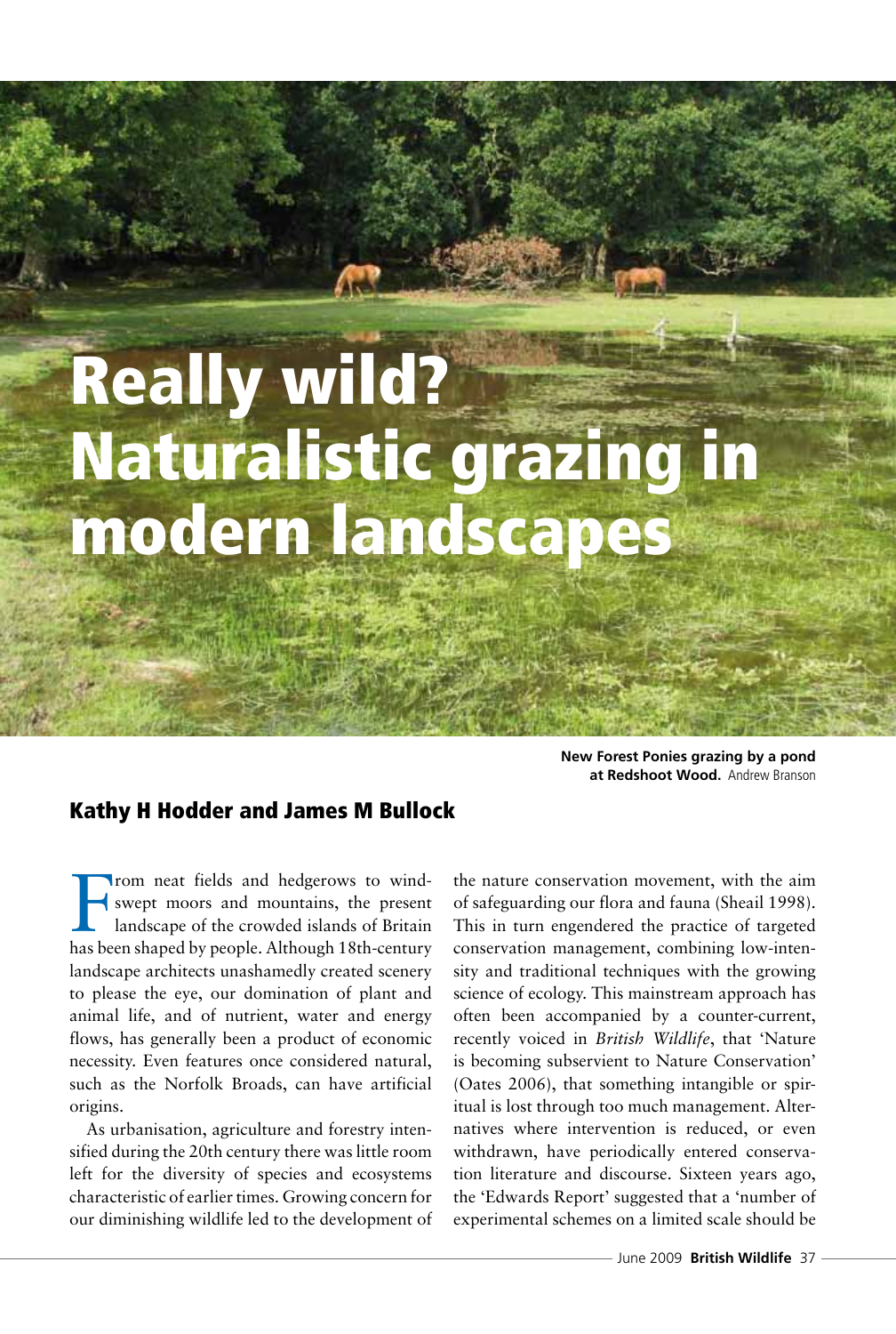set up in the [upland] National Parks, where farming is withdrawn entirely and the natural succession of vegetation is allowed to take its course'. Today, this would be called 'Re-wilding'.

Re-wilding has received increasing support in the UK and interest extends beyond advocacy groups, as evidenced by a consortium of 38 ecologists and policy-makers who recently placed re-wilding and its consequences in the top 100 ecological questions of high policy relevance for the UK (Sutherland *et al*. 2006). It has even been advocated as the 'optimal conservation strategy for the maintenance and restoration of biodiversity in Europe'. Specifically, this includes the restoration of grazing and browsing by wild large herbivores i.e. 'naturalistic grazing' (Vera 2000). It was in this climate that English Nature commissioned us to investigate the ecological, cultural and welfare implications of naturalistic grazing and re-wilding in modern English landscapes.

## What is 'naturalistic' grazing?

What makes naturalistic grazing distinct from other types of extensive grazing for conservation? After all, visitors to nature reserves in most parts of western Europe are accustomed to seeing horses, cattle, goats and sheep grazing over wide areas as part of the management regime. In fact, a large body of research has developed on the science and practice of conservation grazing. This research recognises the key importance of large herbivores and their strong direct and indirect influences on ecosystem dynamics. Indeed, most countries in western Europe have grazed reserves that are outstanding in terms of biological diversity: the Camargue in France, the New Forest in England, Mols Bjerge in Denmark, Öland in Sweden, the Borkener Paradies in Germany and the Junner Koeland in The Netherlands. So, the utility of *extensive* grazing for conservation of unenclosed habitats is well established, but conservation managers have been considering adopting *naturalistic* grazing methods as pioneered in the Oostvaardersplassen, Netherlands (Wigbels 2001).

Two decades ago, conservationists in the Oostvaardersplassen started an unusual project described as 'new nature below sea level'. In an area reclaimed from the sea with dykes (a polder), but never developed as a result of economic recession, they let domestic livestock form semi-wild populations. A wetland area developed into an important nature reserve, and since the 1980s 2,000ha of grassland, which had been partly developed for agriculture, have been added to the reserve and grazed by free-ranging herds of Heck cattle, Konik ponies and Red Deer *Cervus elaphus*. The idea was to allow the animals to regulate themselves, without human intervention. They are not fed when their grazing runs low. Disease is left untreated, and there is no attempt to protect animals from bitter winters or dry summers. However, animals are culled when their condition and behaviour indicate that they are near death (Tramper 1999).

Based on the Oostvaardersplassen model, the key features that differentiate naturalistic grazing from other forms of extensive grazing are:

• No specified herbivore density; instead, populations are resource-limited, so that numbers fluctuate according to factors such as food availability, climate, pathogens and parasites.

• Grazing animals are assumed to drive the ecosystem, and natural processes are allowed to act, rather than being aimed at targets for habitat and species composition.

• Direct management intervention is reduced to a minimum, and the natural process is seen as an aim in itself.

Defining these objectives highlights the considerable contrast between naturalistic management and most other extensive managements, the latter seeking to achieve conservation targets (such as species composition) through application of specific grazing pressure.

## Case studies in the English landscape

To focus on practical issues, we used questionnaires and interviews with site managers, owners and advisors from three contrasting English landscapes of approximately 3,000-5,500ha in which re-wilding was an issue. These landscapes encompassed a range of possible scenarios: a scenic upland area, a lowland site consisting largely of fertile agricultural/forestry land, and a coastal site of varied habitats with high conservation value. This was very much a 'What if?' study, because the resource-limitation aspect of cattle and pony

**Hardy native breeds of livestock, such as Highland Cattle, are often used in conservation grazing schemes, such as here near Malham in North Yorkshire.** Peter Roworth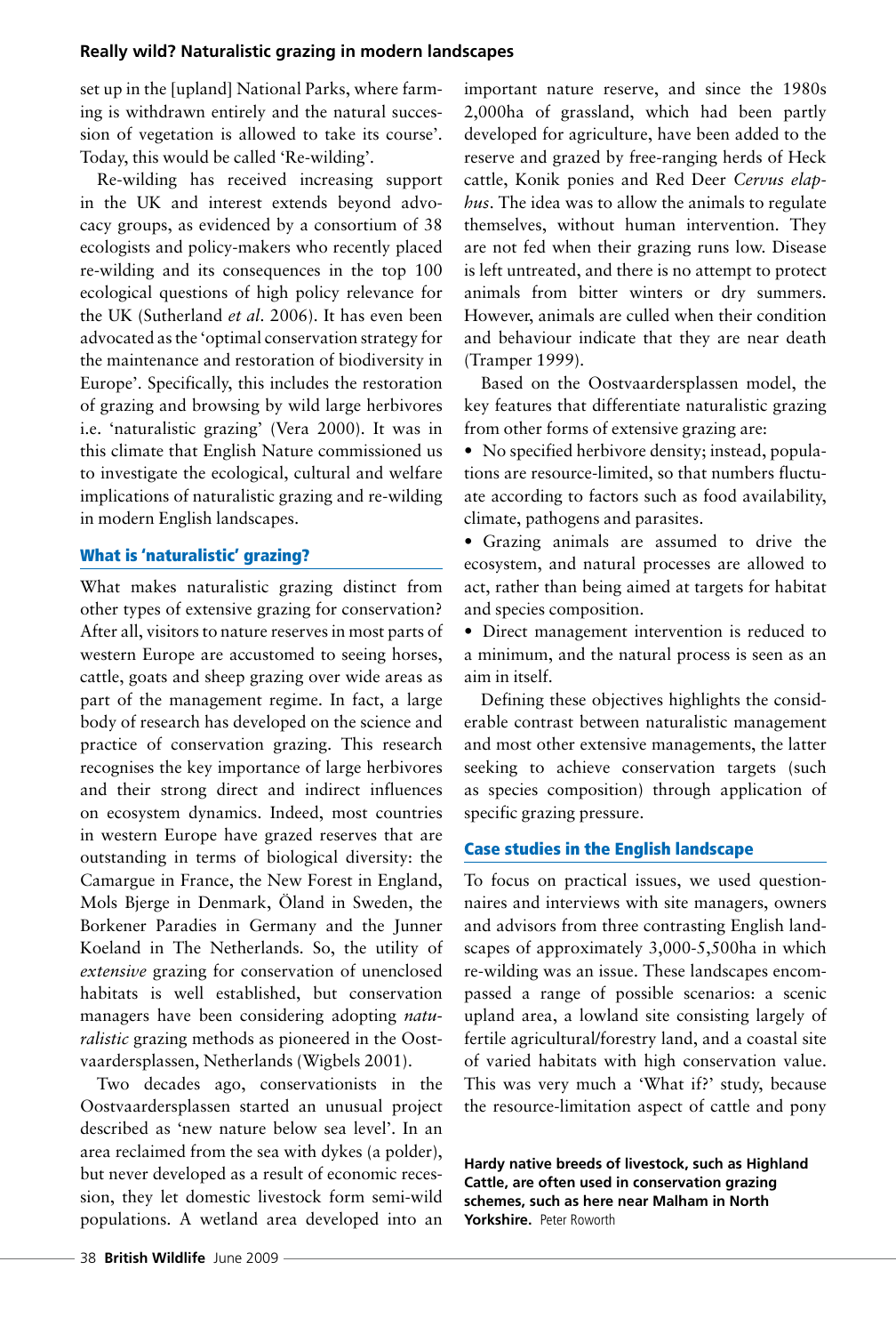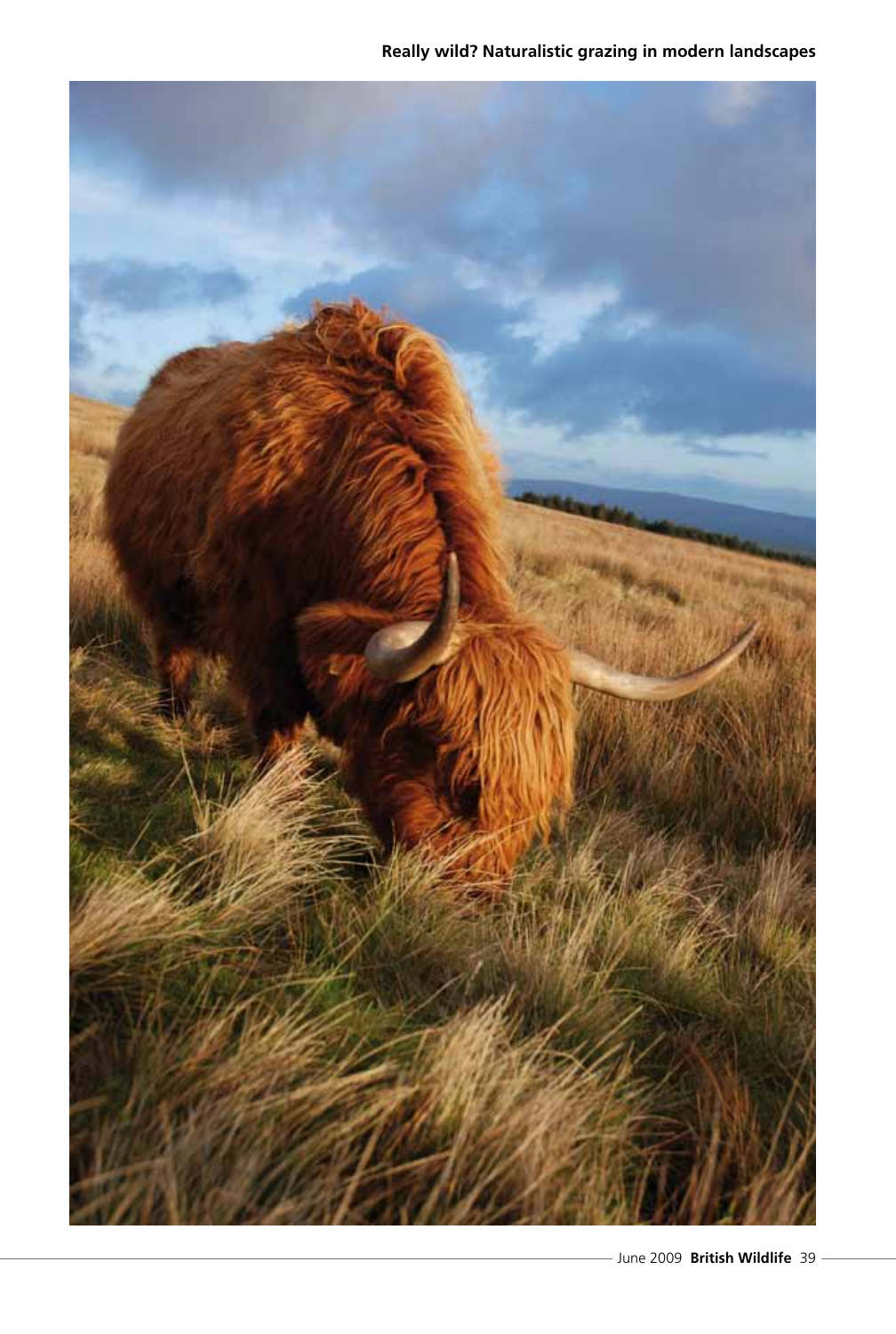populations central to the naturalistic approach would be prohibited by animal-welfare legislation in the UK.

Opinions differed within and between sites with regard to priorities and approaches (not surprisingly), but three common themes emerged:

- bigger is better,
- aiming without a target, and
- wilderness views.

## Bigger is better

As would be expected, it was clear that scalingup of management had great potential ecological benefits, such as reducing isolation, in addition to potential economic savings. However, landscapescale management was seen as a separate matter from the prospect of managing with minimum intervention, and any move towards the use of naturalistic or resource-limited grazing animals was a distinct issue.

## Aiming without a target

The practical difficulty of attempting to reconcile 'naturalistic' ideology with the day-to-day issues of site management was a major theme. Although vision statements, and the like, might describe creating wilderness areas, removing artificial boundaries and allowing room for natural processes, on closer deliberation these aspirations were not always compatible with more specific objectives. None of the managers expressed an intention to give natural processes entirely 'free rein'. Even when a general ambition to 'allow nature to take its course' was expressed, managers were understandably reluctant to accept losses when pressed about individual species or valued habitats.

Limits to acceptable change that could be more flexible than prescriptive management targets were often mooted as an alternative approach. Change in the proportion of habitat types (e.g. grassland and scrub) could be monitored and, if necessary, action taken. The preferred method for this was the manipulation of grazing levels. However, this may not be easy for free-ranging animals that have formed social groups. Where a site has high biodiversity value, acceptable limits to change would be likely to differ very little, if at all, from existing management targets.

The wood-pasture type of landscape that has been envisaged for naturalistic lowland areas depends on the development of a shifting mosaic including open grassland and woodland glades (Olff *et al*. 1999). Managers, in some cases, hoped that shifting mosaics of vegetation would develop as a result of 'natural processes', and particularly through naturalised grazing. However, the scope for shifting mosaics to operate if stock levels are manipulated to maintain proportions of habitat within certain limits must surely be low. If herbivores were kept at sufficient density to maintain species-rich grassland areas, this would not permit the woodland-regeneration phase of the shifting mosaic to occur. Herbivore population crashes would be required to provide windows of opportunity for scrub and tree regeneration. This could potentially be managed by simulating population crashes by periodically reducing stock density, but this, of course, would not be 'naturalistic'.

Also, timescales would need to be long, at least decades, to allow woodland regeneration (Harmer *et al*. 2001), and there is no evidence that 'natural half-open parkland' would result from naturalistic grazing. In the Oostvaardersplassen, more than 20 years after the start of grazing by cattle, ponies and deer, the fertile soil supports a high density of the herbivores on a close-cropped turf. There are patches of scrub (mainly willow *Salix* and Elder *Sambucus nigra*) that colonised or were planted in the marginal area prior to its addition to the grazing reserve, but since then most have been killed through bark-stripping by the herbivores. There is virtually no sign of tree or scrub regeneration, and it seems likely that a major population crash would be required to start this process. There is no way of accurately predicting the temporal or spatial patterns that might emerge.

## Wilderness views

The importance of management to create an *appearance* of wilderness, particularly the need to provide unobstructed views, and to remove unsightly artificial boundaries, was not underestimated in our case studies. This was reflected in the visions, or overall aims, of the sites, which were much concerned with creating wilderness areas and allowing room for natural processes. In some cases, though, conflation of the wilderness experience (which often has to be managed for) with increased scope for natural processes (deliberate removal of management) resulted in impasse and could even be in conflict.

The creation or preservation of a sense of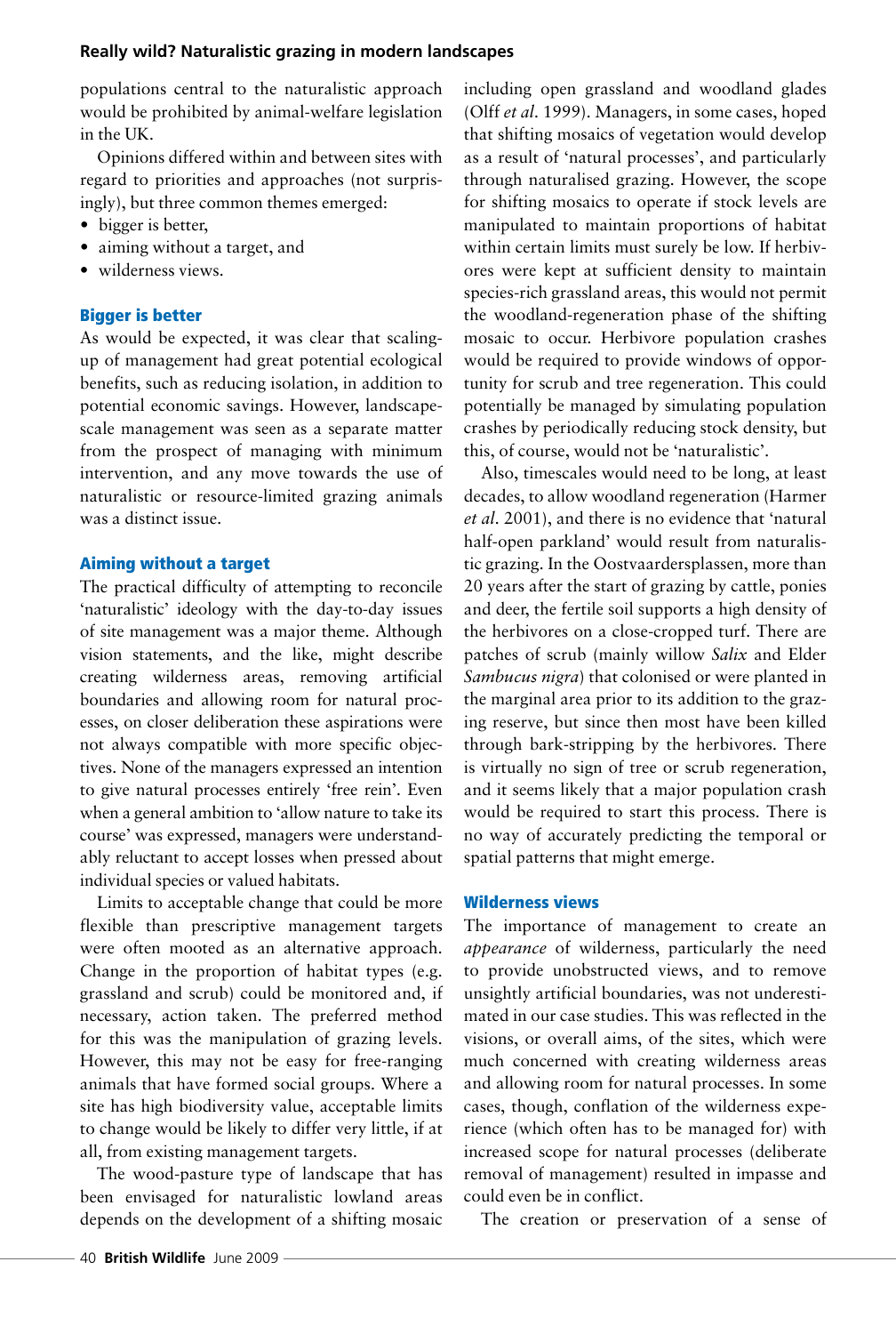

**A sense of wildness, such as can still be experienced in upland regions of Britain, as here in the Ennerdale valley, Cumbria, is an important consideration for many visitors to nature reserves.** Gareth Browning

remoteness, particularly in upland areas, may be a significant factor guiding reserve design and management. Visitors to Ennerdale, in Cumbria, for example, enjoy views of spectacular craggy mountains. Unimpeded regeneration of conifers could block these views, significantly detracting from the sense of wildness. These landscapemanagement aims should not, however, be confused with an intention to allow unchecked natural processes to act in an area. The 'Wild Ennerdale' scheme cites the preservation of a 'sense of wildness' as a key aim (Browning & Yanik 2004), and provides an excellent example of a large-scale and extensively managed initiative where great care is being taken to disentangle the various distinct goals (landscape and ecological) in order explicitly to state them and hence effectively to manage towards them.

## The heart of the matter: why is re-wilding so beguiling?

Probably the most fascinating question raised in our appraisal of naturalistic grazing was that of why these ideas are so appealing. Attempting to answer this question entails trespassing into environmental philosophy, but, far from being purely academic, it gives an opportunity to step back and re-evaluate some of the motivation and rationale behind nature conservation.

#### Marketing

Although not normally articulated, the most simplistic aspect of the appeal of re-wilding may be its marketing potential. Politicians, managers of public lands and the public themselves are much more likely to buy proposals that sound romantic and appealing – which 'landscape-scale conservation' does not. Naming a place a 'wilderness' or 'wildland' gets us away from what Dave Foreman aptly describes as the 'cold-potato' language of science. Protection of the diversity of life requires clever marketing, and 'piggybacking onto the popular wilderness preservation movement is a good way to do it' (Foreman 2004).

### 'Getting away from it all'

Although focus on virgin wilderness has been described as one of the 'true idiosyncrasies in the American character' (Shepard 2002), the emotional pull of 'self-willed land' has extended across the Atlantic, despite the fact that nearly all European ecosystems are certainly not wilderness in the untrammelled sense. In fact, writing from the Aldo Leopold Wilderness Research Institute in the US, David Cole is convinced that the ubiquity of human disturbance forces us to 'confront the fact that we cannot have wilderness that is truly wild or natural' (Cole 2001). However, re-wilding still seems to offer an antidote to the all-pervasive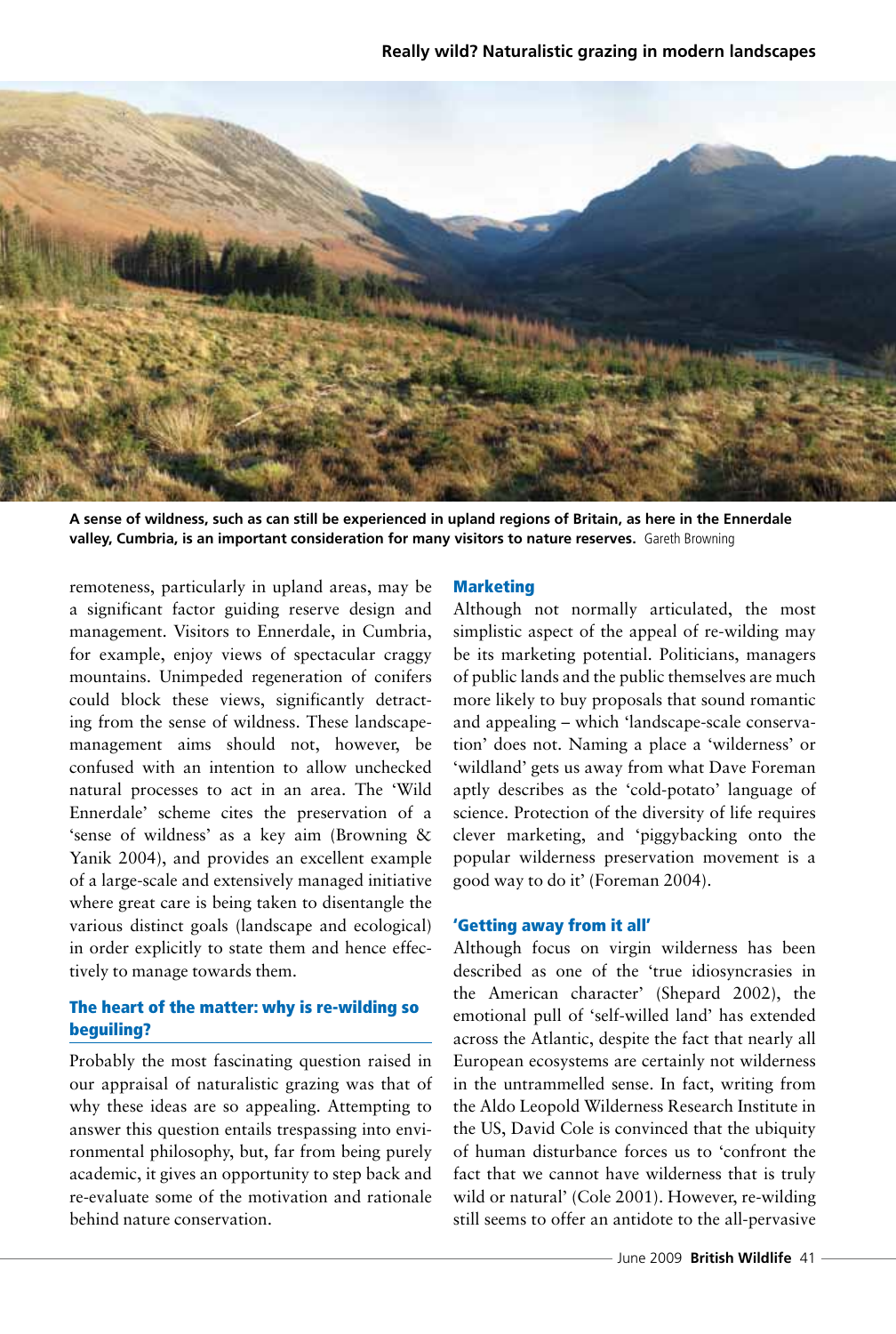influence of humans in this 'anthropocene' era.

People cling tightly to the flawed perception that they are experiencing pristine nature. For instance, in the Val Grande National Park (an 'alpine wilderness area' in Italy), 62% of polled visitors came to experience 'untouched nature', despite the fact that large areas had been cultivated for centuries (Hochtl *et al*. 2005).

The importance of the natural beauty of 'wild country in which one can escape from the strain of modern life' was recognised by early conservationists (Tansley 1945), and even enshrined in the British National Parks and Access to the Countryside Act (1949). What was once called 'getting away from it all' by enjoying the wilder countryside is now reframed as 'ecopsychology', an emerging academic discipline and service industry providing spiritual renewal to beleaguered citizens of the over-comfortable rich nations. The benefits of wild landscapes for outdoor recreation have even been formalised as 'wilderness therapy' (Russell 2001). Educational attributes of wilder areas were also espoused in mid-20th-century writings and more recently described as a moral resource to inspire us to live sustainably (Nash 2001).

The problem arises when the complementary but distinct goals of managing for wildland attributes become overly conflated with a laissezfaire approach to conservation based on replacing targets with a notion of natural processes. The former may well require active intervention that would negate the basis of the latter. Therein lies much of the difficulty in defining wild land, as acknowledged in the web pages of the fledgling UK Wildlands Network.

## Managing for change

Adopting flexible limits to ecological change rather than rigid targets must gain considerable credence from constant reminders that we are entering a period of accelerated change due to climatic perturbations. Range shifts and changes in phenology (the seasonal timing of biological events, e.g. fruiting or migration) are already being recorded for a wide variety of taxa, including birds, butterflies and plants. The fossil record shows us that sudden catastrophic changes have occurred in the UK, where entire ecosystems have been wiped out within periods far shorter than the human lifespan.

Facilitating natural processes may seem at first

glance to be a pragmatic response to these challenges. However, it is not clear how processes can be evaluated (except in clear-cut cases, such as reinstating natural fire regimes in some North American forests). An alternative viewpoint is that acknowledging the existence of a dynamic landscape does not absolve one from a duty of stewardship. To keep with tradition, a quote from Aldo Leopold's *Round River* would seem appropriate: 'To keep every cog and wheel is the first precaution of intelligent tinkering.' In contemporary terms, David Western puts forward a similar argument for managing the wilds: 'Clear goals, scientific understanding, and measurement of human impact are far better guides for protecting and managing biodiversity than our feelings of what constitutes the wilds.' (Alpert *et al*. 2004).

### Intelligent tinkering

Enlarging and linking nature reserves so that whole landscapes can be managed is better than trying to conserve biodiversity in small, fragmented sites. If we are to conserve biodiversity in Europe, this approach is likely to be essential. Extensively managed herds of large herbivores would undoubtedly play an important role in these networks and large reserves. But it is not clear what added benefit may be gained by leaving them entirely unmanaged.

Throughout the UK and Europe there are now excellent opportunities for developing large interconnected nature reserves, such as Wild Ennerdale in Cumbria and the planned expansion of Wicken Fen (National Trust 2007). There are concerns about how to maintain biodiversity in such large areas within limited budgets. But replacing management targets for species and habitats with a vague notion of 'natural process' conservation cannot be the solution, for many reasons. For one, 'natural process' is, sadly, something of a misnomer: nature reserves will be affected by pollution, exotic species and falling groundwater levels, and will lose key species, to name just a few 'unnatural' problems. Perhaps 'naturalistic' belongs in the aspirant language of conservation politics – good for rallying support, but less useful when vision statements are converted into practice. Even in larger reserves than those of our case studies, such as Wicken Fen, active management is expected: grazing pressure will be controlled to prevent succession from open fen to fen-woodland (Friday